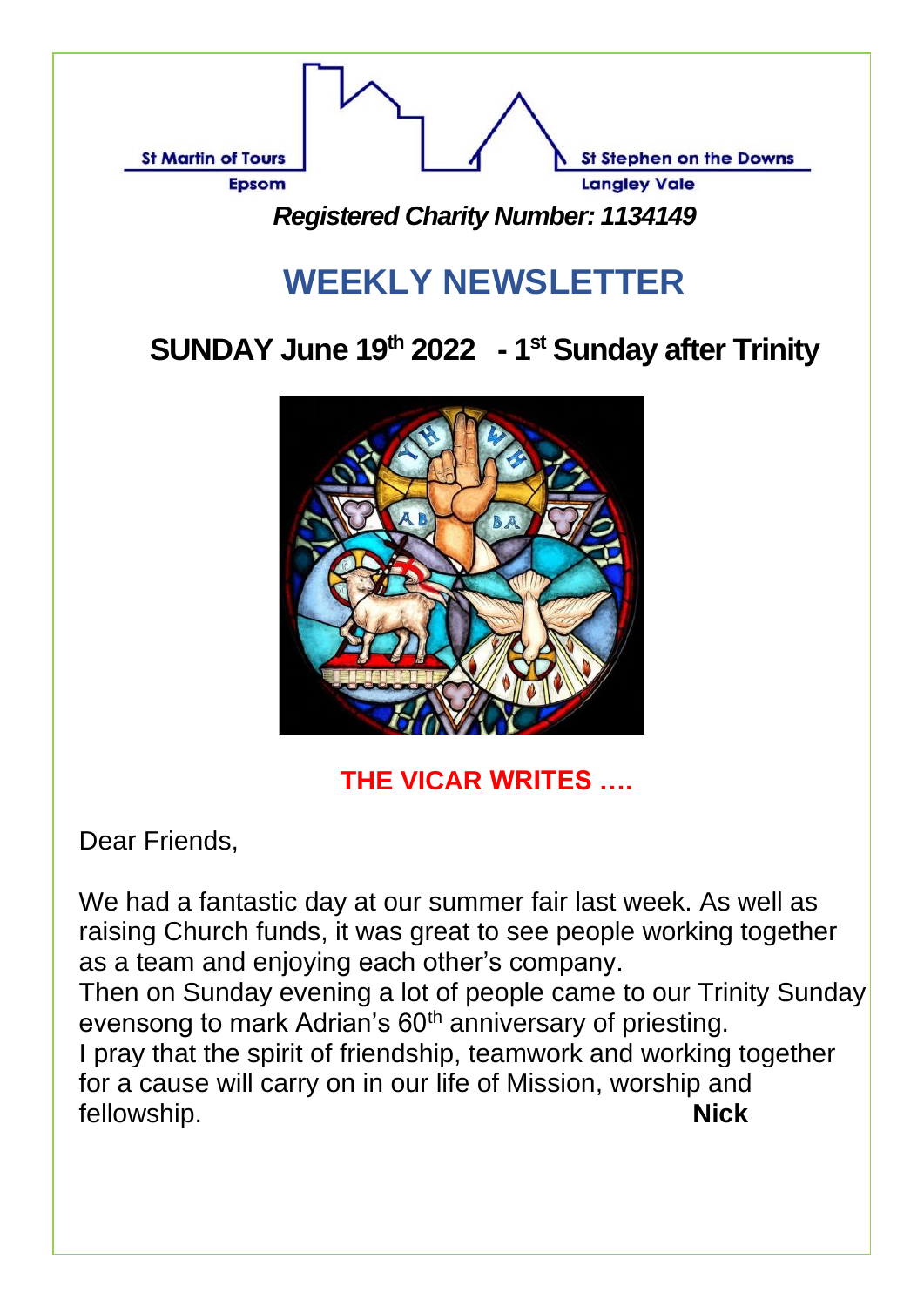#### **THIS WEEK**

#### **Sunday 19 th June - 1 st Sunday after Trinity**

- **9.30am Morning Prayer at St Stephen's**
- **10.00am – Sung Communion at St Martin's, in church and live streamed**
- **6.30pm Evening Prayer at St Martin's in church and live streamed**

#### **Wednesday 22nd June**

10.00am – Holy Communion

#### **NEXT SUNDAY 26th June – 2 nd Sunday after Trinity**

- **9.30am Morning Prayer at St Stephen's**
- **10.00am Sung Communion with Baptism at St Martin's, in church and live streamed.**
- **6.30pm Evening Prayer at St Martin's in church and live streamed**

#### **PARISH SUMMER FAYRE 11th JUNE 2022**

We had the goods, the bunting, the stalls and the WEATHER! More than all that, we had the people, the fun and the success! An enormous thank-you to everyone who helped to make it such an enjoyable afternoon, too many to name but it was wonderful that so many of you contributed in numerous ways. It was our 1st big event for 2 1/2 years. A few more visitors would have been good but it was our 1st attempt. I looked back, and the last Summer Fayre we held was for the Queen's Diamond Jubilee! The final total raised was cash £1225.77, less expenses of £262.95 = £962.82, plus card payments £56, so we just cleared £1000! Well done everybody! *The Events Team - Mary, Cathy, Nancy and* 

#### *Alyson*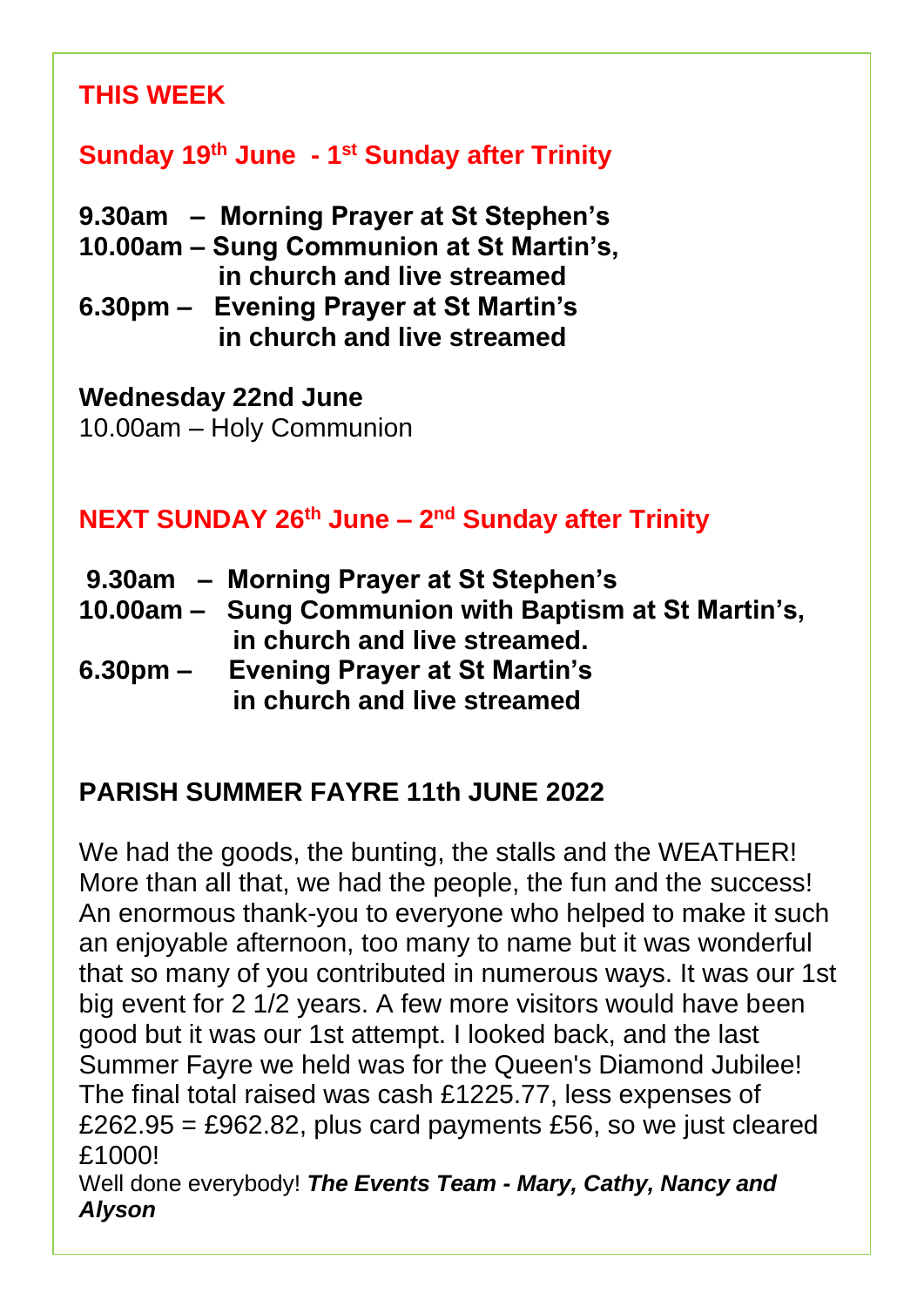#### **JULY SERMON AND STUDY SERIES**

We are exploring the spiritual journey from sin to redemption in a 10am sermon series and a Thursday evening bible study group at the Vicarage. Full details in the leaflet distributed with this newsletter – printed copies in Church. Please support and follow this special programme designed to help us all reflect on how doctrine relates to our lived experience.

#### **Nick Parish**

#### **Second Thoughts – Sunday 10th July at 6.30 pm**

#### **Ollie Madgwick**

#### *'A climate of increasing concern'*

Climate change is an increasingly prominent issue in political and public debates. This talk will summarise the evidence for and projected impacts of climate change, and open a discussion how we as individuals, a Christian community and members of wider society might choose to respond.

Ollie studied his undergraduate degree in Geography, specialising in climatology, biogeography, and climate change impacts. His dissertation on the climate of the Western Sahara contributed to a project to better incorporate atmospheric dust into climate models, and he is now a Fellow of the Royal Geographical Society. *Adrian Esdaile*

#### **Cakes and bakes!**

A big thank you to all the fantastic bakers for their delicious cakes for the stall at the summer fayre. Also big thanks to all the fabulous helpers for making the cake stall such a huge success.

*Jane Norris*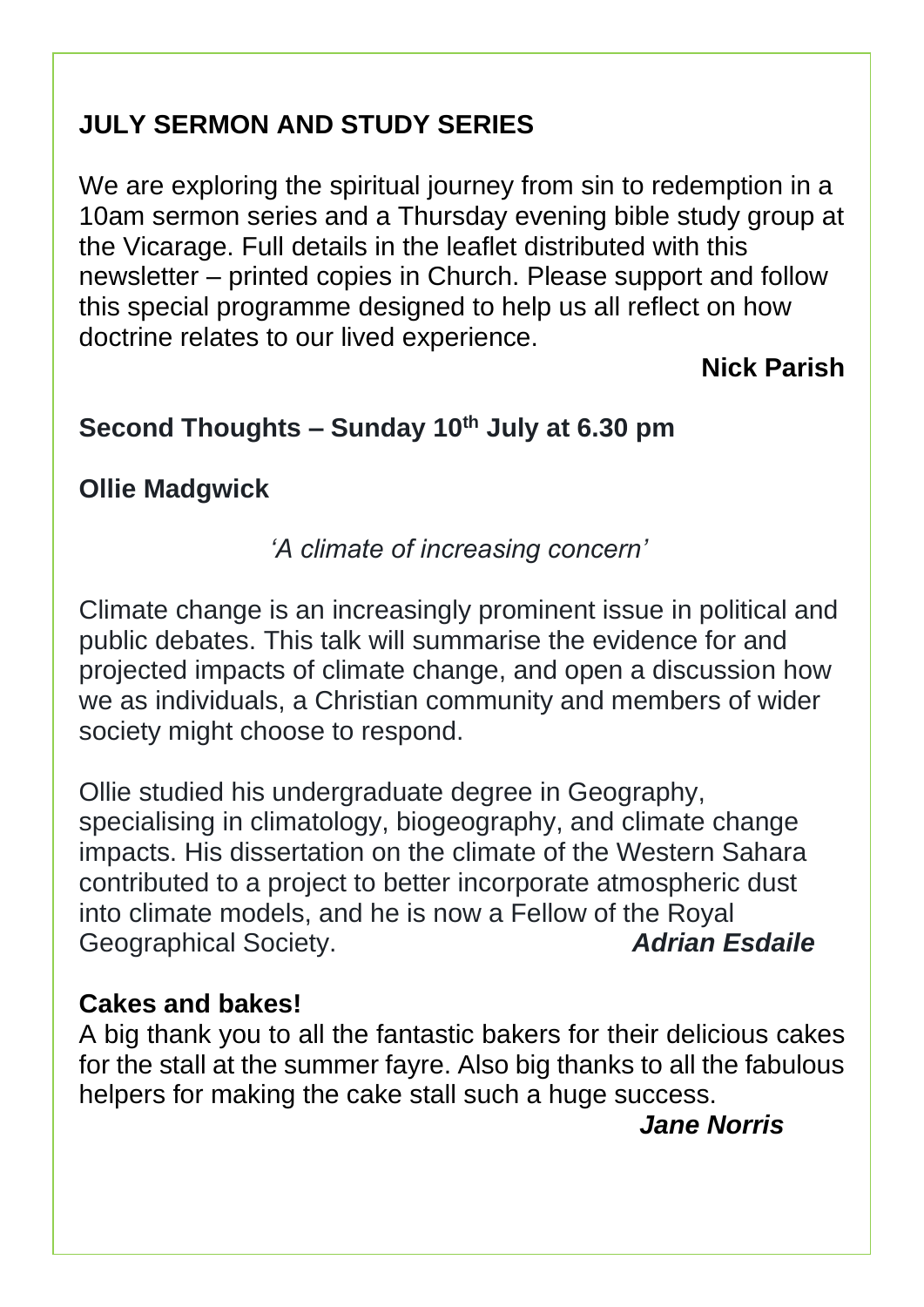

#### **60th Anniversary Celebrations**

Last Sunday we helped Adrian celebrate a remarkable milestone in his ministry. His 60th anniversary of being ordained priest was marked with a service of Choral Evensong at which Bishop Christopher Herbert preached. It was followed by cake and bubbly. We were privileged to be joined by many visitors whose encounters with Adrian across the years had drawn them to St Martin's for the occasion. Among them were some from his first parish in

Hackbridge. *Sarah Lutton*



#### **Thank You !**

A very warm 'thank you' to all who helped in any way with the service of Choral Evensong on Trinity Sunday, a service which in addition celebrated the 60<sup>th</sup> anniversary of my Ordination to the Priesthood in Southwark Cathedral in 1962.

At that time the Queen had been on the throne for just 10 years, Harold Macmillan was the Prime Minister and life was very different. But so also was the life of the Church. As I recall it, there were 30 of us ordained Priest, and 30 made Deacon, all male, of course, and all full-time. All services were from the Prayer Book using the old words – I could write a book about these changes. I sense a 'Second Thoughts' coming on !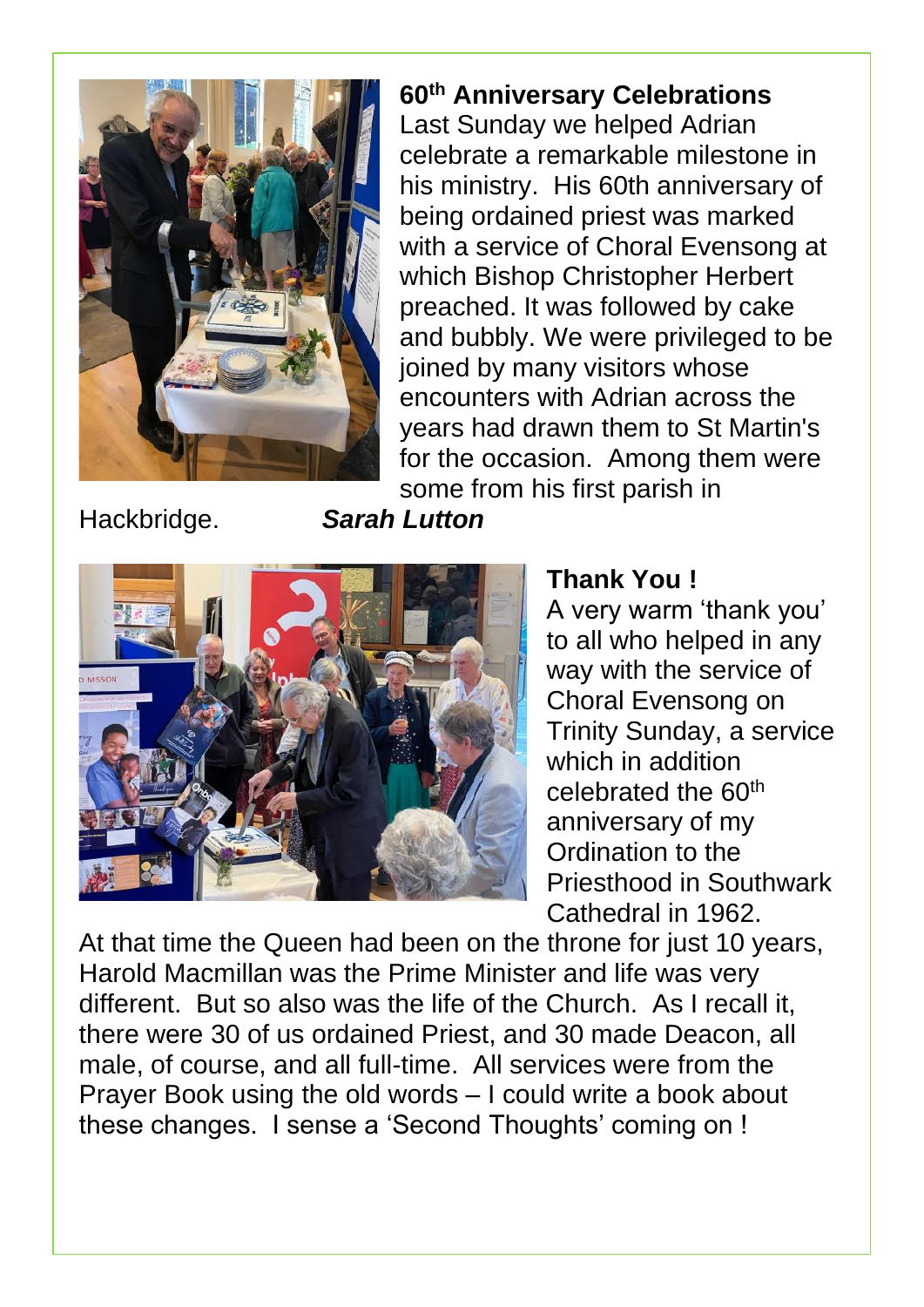It was a wonderful service. Thank you to all who took part in any way. A wonderful thanksgiving for the evening of Trinity Sunday, and a lovely occasion for us on this anniversary.

#### *Adrian and Jean Esdaile*

#### **Beacon Teas in July**

Please note that the July Beacon Tea will be held on **17th July** at 3.00pm and **not** on the usual second Sunday of the month. *Mary Gilbert and Elaine Snook*

#### **Eco Fair – Saturday 24th September**

After the positive comments from last year, St Martin's will be hosting another Eco Fair, with Sustainable Epsom and Ewell, on 24th September 2022. More details nearer the time.... And if you have any sustainable initiatives you'd like to present on a stall or through an activity, do get in touch! *Helen Williams*

#### **MISSION FOR THE MONTH – June**



#### **Mercy Ships**

Please do have a look at the June posters for Mercy Ships on the Church noticeboard at the back of St Martin's Church. We hope to have some new stories of interest. The parish has been giving ongoing sponsorship

support for several years. Mercy Ships usually have vacancies for short term work in various skills and they are endeavouring to staff 2 ships as the new ship comes into service. *Peter White*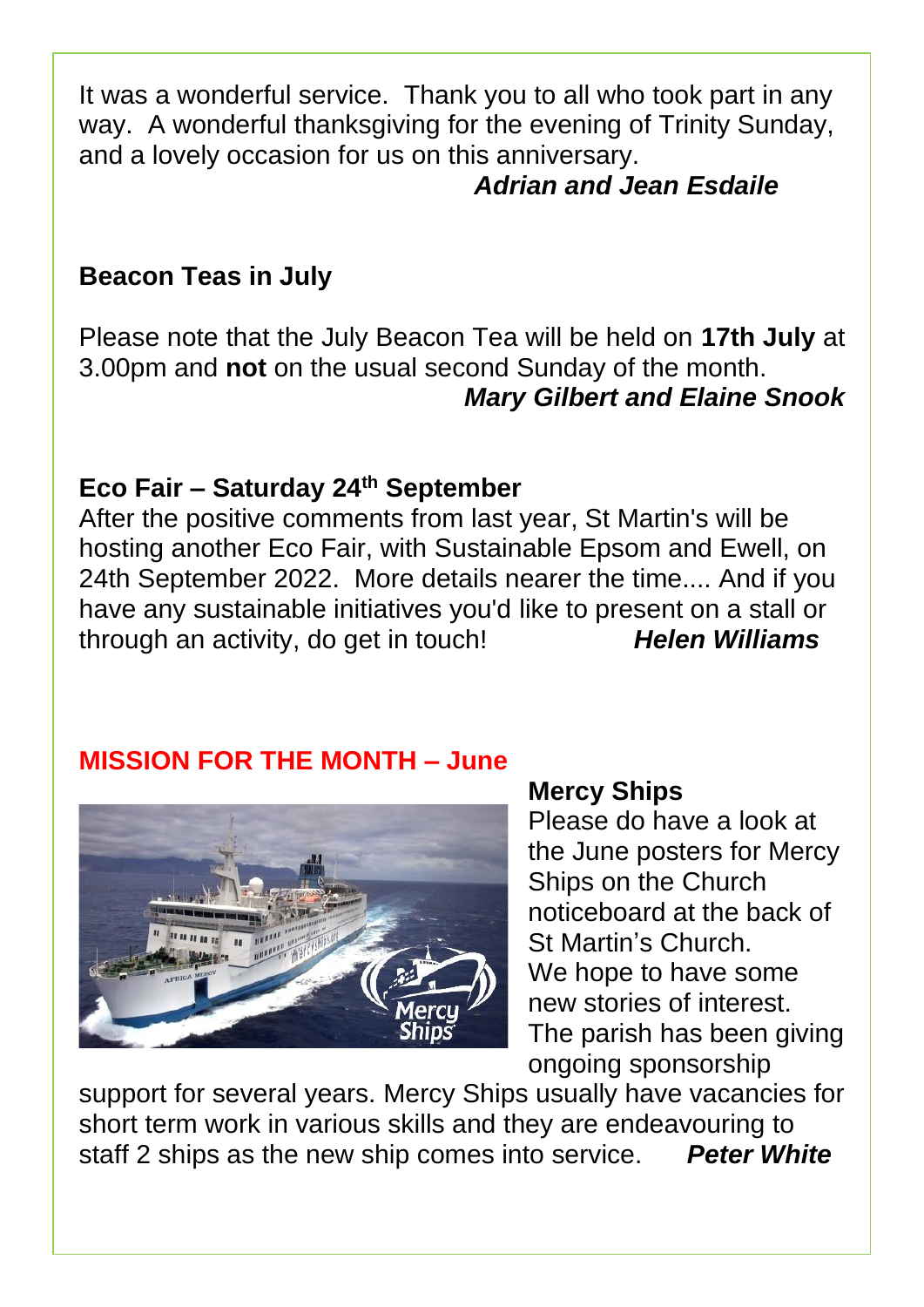#### **Home mission**



Church Mission Society believes that all of God's people are called to God's mission. St Martin's support our UK based Mission Link Partner, Andrea Campanale, who is part of a network of pioneers helping to renew the church working with spiritual people rather than religious. CMS want to help communities of Christians to act like Jesus with one another and with their neighbours. *Meg Topley*

#### **STEWARDSHIP**

#### **Giving to St Martin's and St Stephen on the Downs**

For general and stewardship giving you can give online via the Charities Aid Foundation. Donations can be either a one-off donation or a regular donation using direct debit. To make a donation Click on <https://cafdonate.cafonline.org/13377>

There is also a ["Donate" button](https://cafdonate.cafonline.org/13377#!/DonationDetails) on our website.

#### **Cheques to St Martin's**

If giving a cheque donation to St Martin's Church, please can it be payable to: 'The PCC of the Ecclesiastical Parish of Epsom'

#### **Donation Station**

If you wish to give via contactless payment, please use the donation station in church. You can give a pre-set amount or choose one. You can also gift aid your donation.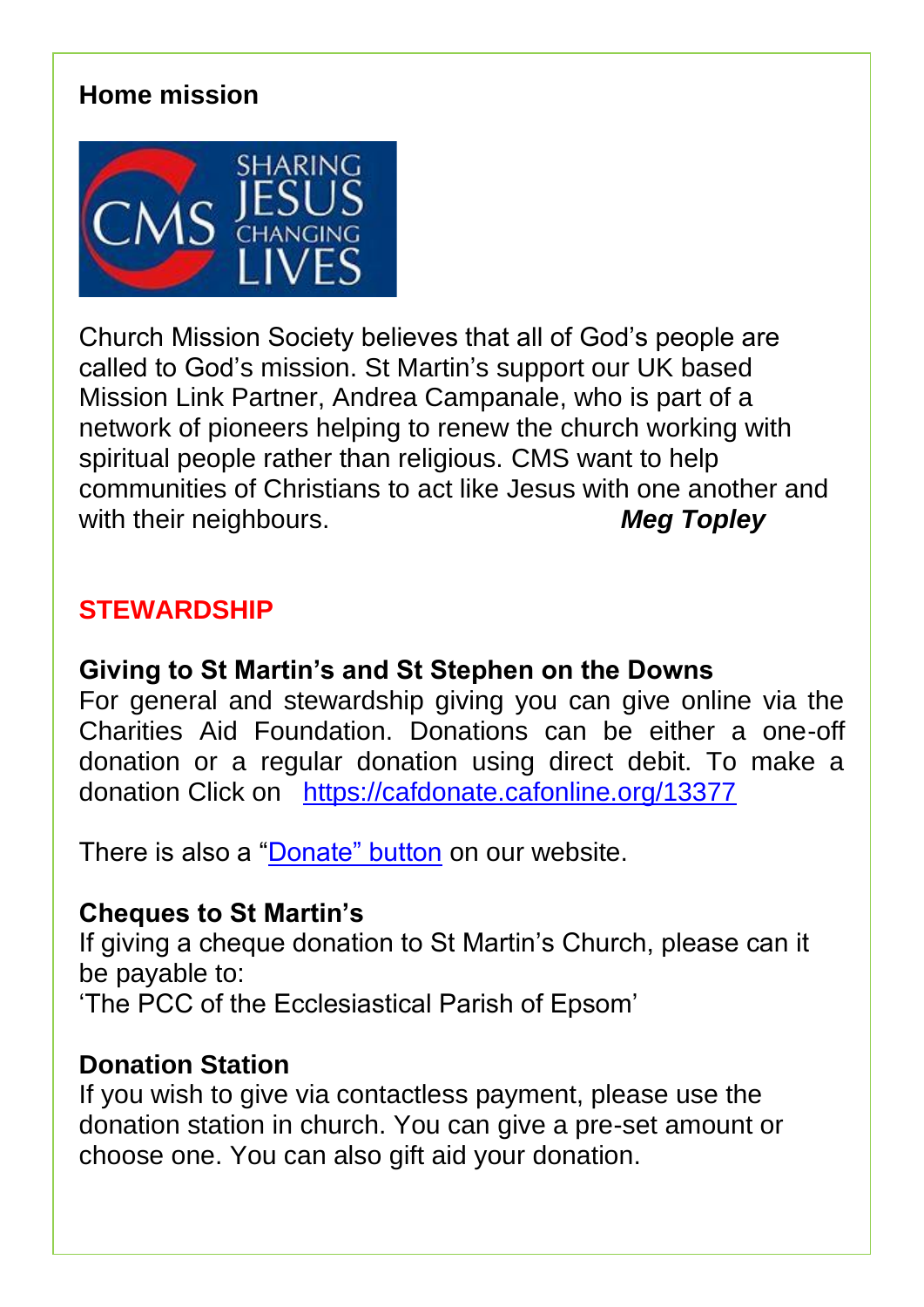#### **FOOD BANK**

#### **Our urgent needs list:**

Thank you to those who arranged supermarket deliveries directly to us, we really appreciate getting donations we need this way.

This month we have seen another increase in demand and have fed nearly 900 people.

#### *This week, a special call out for:*

Toilet rolls Bags for life Strong bags

#### *We have completely run out of:*

Pasta sauce Cooking Sauce Long life fruit juice Meat pies (microwaveable) Tinned spaghetti ie. Hoops Sponge pudding Mayonnaise Small bags of sugar **Biscuits** Chocolate **Crisps** Sanitary Towels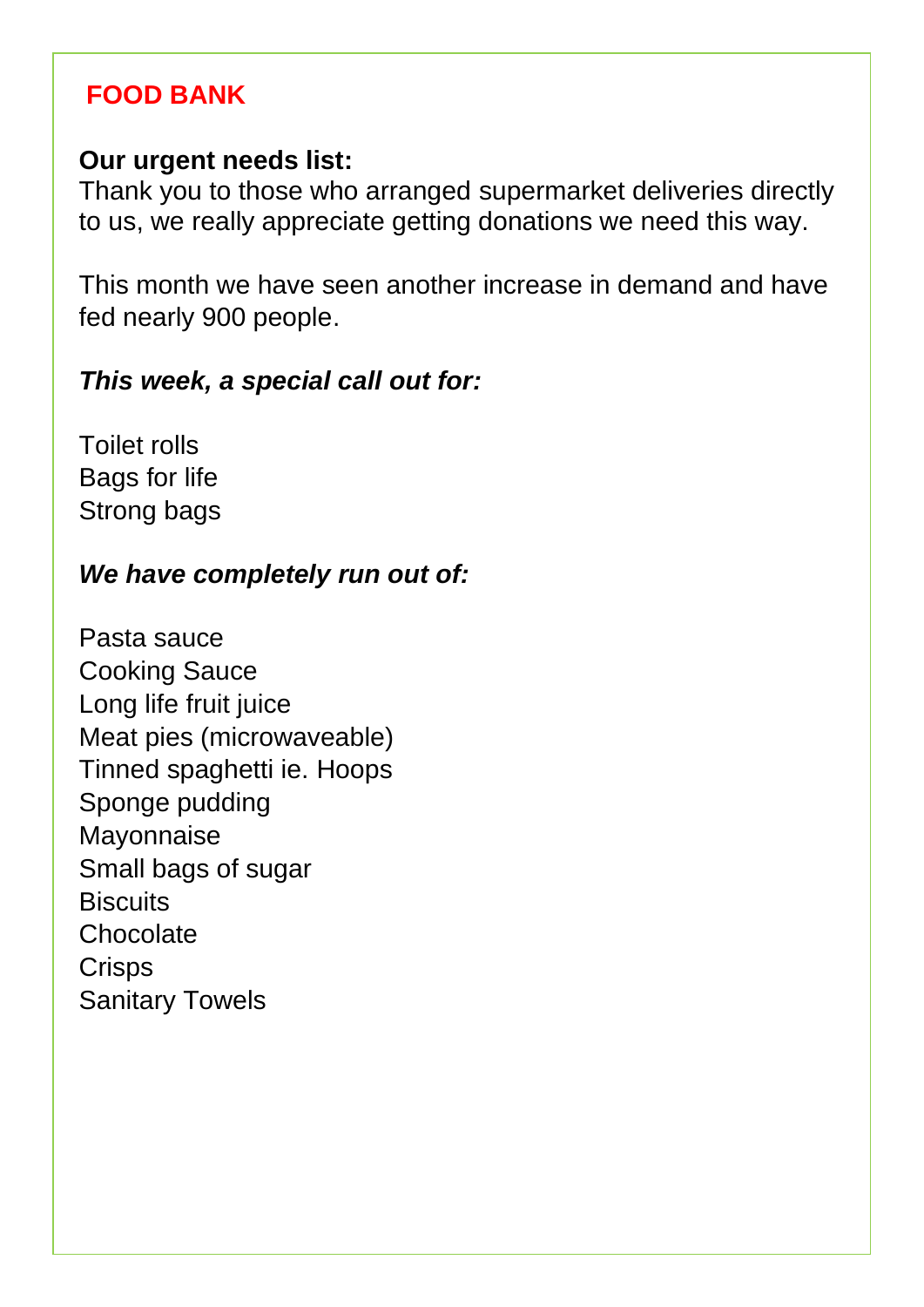#### *We urgently need:*

Tinned vegetables Rice pudding Custard Noodles Packet soup Dog food Pasta sauce **Squash** Microwave rice **Deodorant** Shampoo Baby wipes

*Please no more of these items as we are fully stocked: Pulses, pasta, rice, beans.*

Booking a supermarket delivery? Let us know when to expect it. You can donate at the usual supermarket points, or bring donations to our car park (please wear a mask);

Epsom & Ewell Foodbank, Good Company Hub, (Behind West Ewell Primary School), Ruxley Lane, Ewell KT19 0JG

Donation drop off times: Monday to Friday 9am – 2pm. We are closed on Bank Holidays.

*\* Please make sure all donations are sealed, in date and do not contain alcohol\**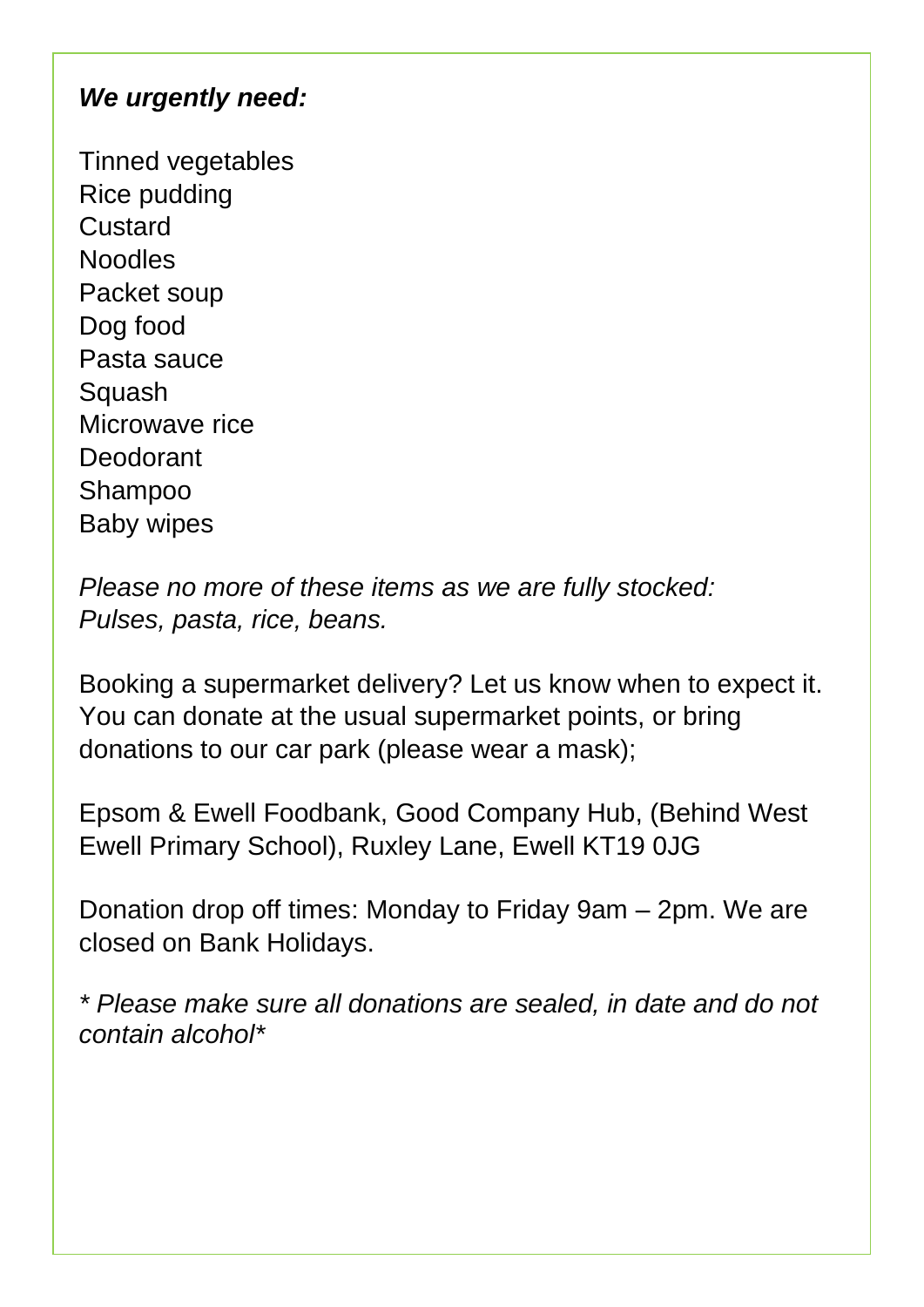# **MUSIC@STMARTIN'S, EPSOM COME & SING ROSSINI'S** PETITE MESSE SOLENNELLE SATURDAY 9 JULY, 2022

Join international piano duo **NETTLE AND MARKHAM** with their Pleyel Double Grand Piano and professional soloists for a unique singing experience conducted by Richard Dacey

**SINGERS REGISTER FROM 1.00PM Participation & vocal score hire £10 PERFORMANCE AT 6.00PM** 





More information at www.stmartinsepson ST MARTIN'S CHURCH, EPSOM K Registered Charity No 1134149 Admission by donation